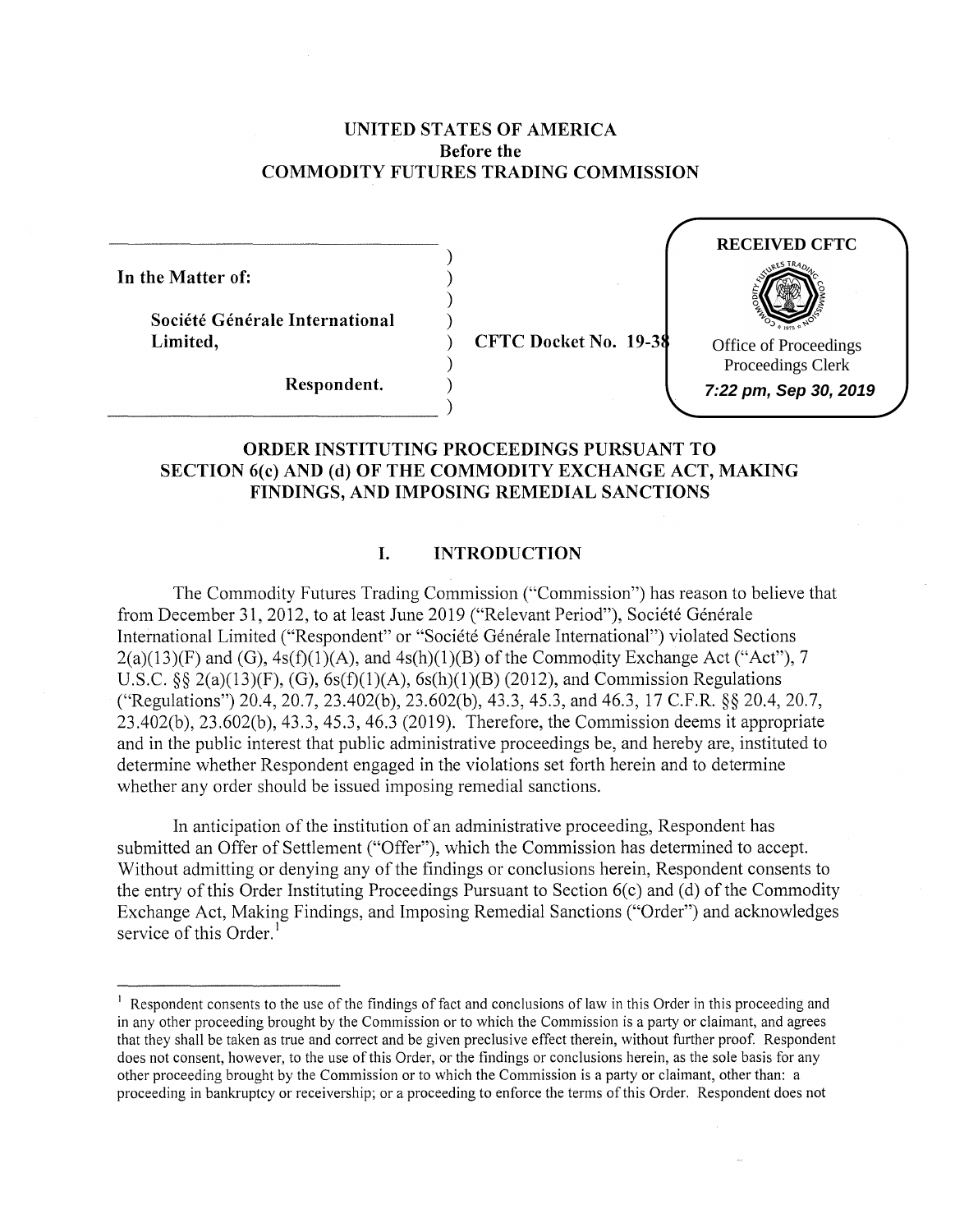#### **II. FINDINGS**

The Commission finds the following:

#### **A. SUMMARY**

Reporting is at the heart of the Commission's market and financial surveillance programs, which are critical to the Commission's mission to protect market participants and promote market integrity. Accurate swap data is essential to effective fulfillment of the regulatory functions of the Commission, including meaningful surveillance and enforcement programs.

As a provisionally registered swap dealer ("SD"), Société Générale International is required to comply with certain reporting requirements related to its swap transactions. During the Relevant Period, Société Générale International failed to comply with its swap data reporting obligations by over-reporting, under-reporting, and misreporting millions of swaps to a swap data repository ("SDR"). Société Générale International's swap data reporting failures were widespread and systemic, and occurred in all asset classes and across its reporting obligations under Part 20, Part 43, Part 45, and Part 46 of the Regulations, 17 C.F.R. pts. 20, 43, 45, 46 (2019). Société Générale International therefore failed to report properly millions of swaps subject to real time, creation data, and pre-enactment and transition swaps reporting requirements.<sup>2</sup> Société Générale International also failed to submit daily large trader reports ("L TRs") for certain reportable positions in physical commodity swaps and submitted erroneous LTRs for other reportable positions.

A portion of Societe Generale Intemational's swap data reporting failures stemmed in part from a failure to implement policies and procedures reasonably designed to obtain and record facts about its counterparties needed to determine whether its counterparties were U.S. persons, or conduit affiliates or guaranteed affiliates of U.S. persons, and, in tum, whether transactions with those counterparties were subject to reporting requirements of the Act and Regulations. Société Générale International's compliance failures also resulted from a failure to have an adequate system to supervise certain activities relating to its business as a swap dealer.

\* \* \*

In accepting Société Générale International's Offer, the Commission recognizes Société Générale International's self-reporting and cooperation with the Division of Enforcement's ("Division") investigation of this matter, explained in more detail below. The Commission notes that its determination of the civil monetary penalty in this matter reflects a substantial reduction

consent to the use of the Offer or this Order, or the findings or conclusions in this Order, by any other party in any other proceeding.

<sup>&</sup>lt;sup>2</sup> Pre-enactment swaps are those swaps entered into prior to the enactment of the Dodd-Frank Wall Street Reform and Consumer Protection Act ("Dodd-Frank"), Pub. L. 111-203, 124 Stat. 1376 (2010), the terms of which have not expired as of the date of enactment of Dodd Frank, and transition swaps are those entered into between Dodd-Frank's enactment date and the applicable compliance date for swap data recordkeeping and reporting under Part 46 of the Regulations.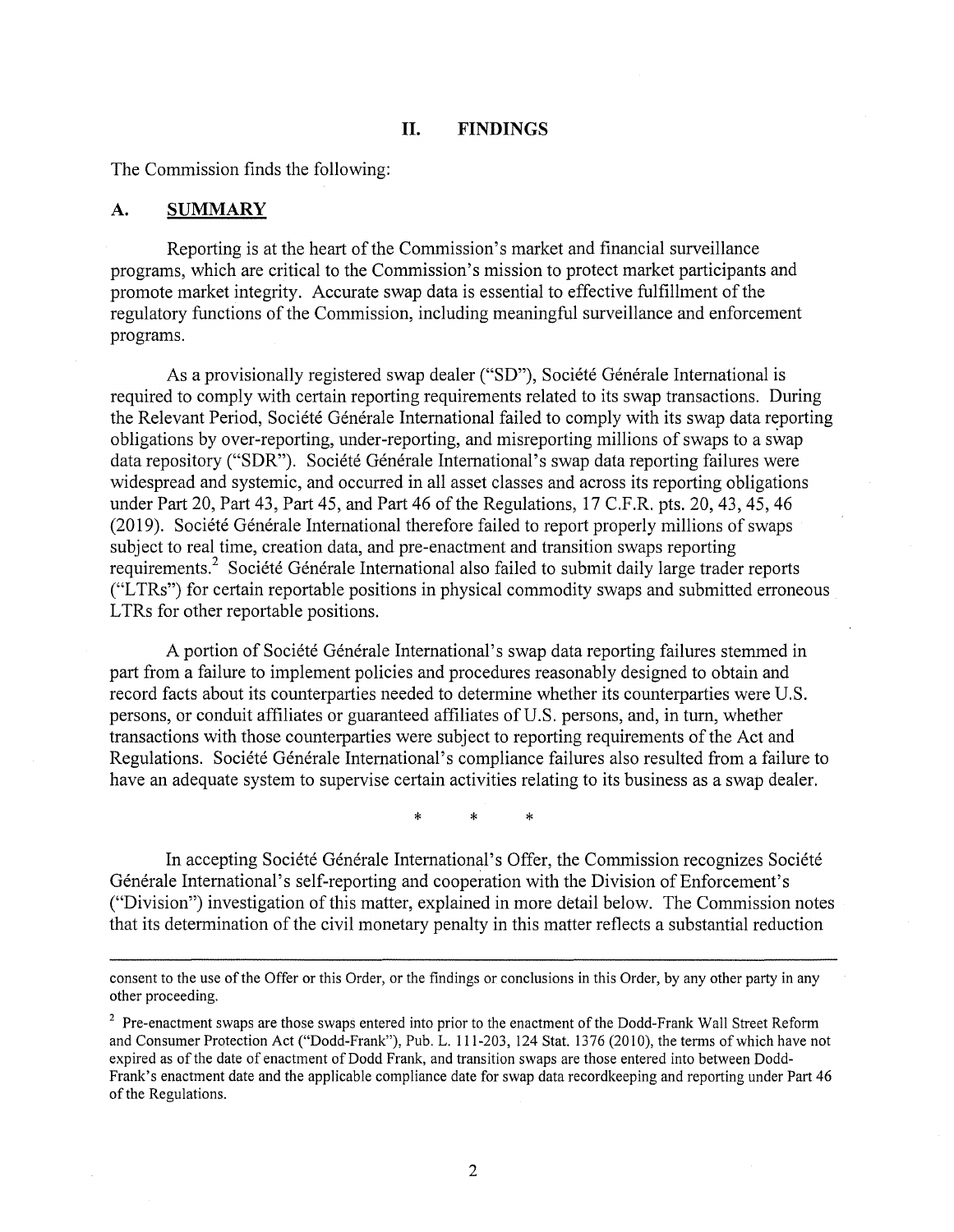from the otherwise applicable penalty based upon Société Générale International's self-reporting of violations to the Commission, its cooperation with the Division's investigation, and its comprehensive remediation efforts.

#### **B. RESPONDENT**

Respondent Société Générale International Limited is a provisionally registered swap dealer with a principal place of business in London, United Kingdom. Société Générale International is the successor of Newedge UK Financial Ltd., which became a provisionally registered swap dealer on December 31, 2012.

### **C. FACTS**

### 1. Société Générale International's Swap Data Reporting Failures

# **a. Societe Generate International's Failure To Report and Misreporting of Swaps**

Société Générale International, as a provisionally-registered SD, is a reporting counterparty required to report certain data about certain swap transactions to an SDR. During the Relevant Period, Société Générale International over-reported, under-reported, and misreported millions of swaps. Société Générale International's swap data reporting failures were widespread and systemic, and occurred in all asset classes and across its reporting obligations under Part 43, 45, and 46 of the Regulations, 17 C.F.R. pts. 43, 45, 46 (2019).

From December 2012 through April 2019,<sup>3</sup> Société Générale International failed to report over 2.7 million swaps and over-reported almost 1 million swaps. As discussed further below, a portion of Société Générale International's under- and over-reporting errors were due in part to Société Générale International failing to identify and record whether its counterparties were U.S. persons, or a conduit affiliate or guaranteed affiliate of a U.S. person. Without this information, Société Générale International was unable to properly determine which of its transactions were subject to the reporting requirements of the Act and Regulations. Where Societe Generale International failed to submit trades required to be reported to an SDR, data for these trades was not disseminated to the market through the real time public tape, and data for these trades was not reported to the Commission.

Société Générale International also misreported approximately 2.5 million swaps by reporting the swaps with errors in various data fields. For example, for foreign exchange ("FX") swaps (the largest part of Société Générale International's business), Société Générale International reported incorrect data in multiple data fields required to be reported under Part 43 and Part 45. These errors included Société Générale International incorrectly identifying itself as a U.S. person, reporting null entries where a value was required, reporting inaccurate execution times, and failing to report a counterparty's Legal Entity Identifier ("LEI"). With respect to Part 46 reporting, Société Générale International erroneously reported null values for the majority of

<sup>&</sup>lt;sup>3</sup> Although Société Générale International completed implementing the last of its new data reporting architectures in April 2019, it continued to misreport a small number of swaps through June 2019.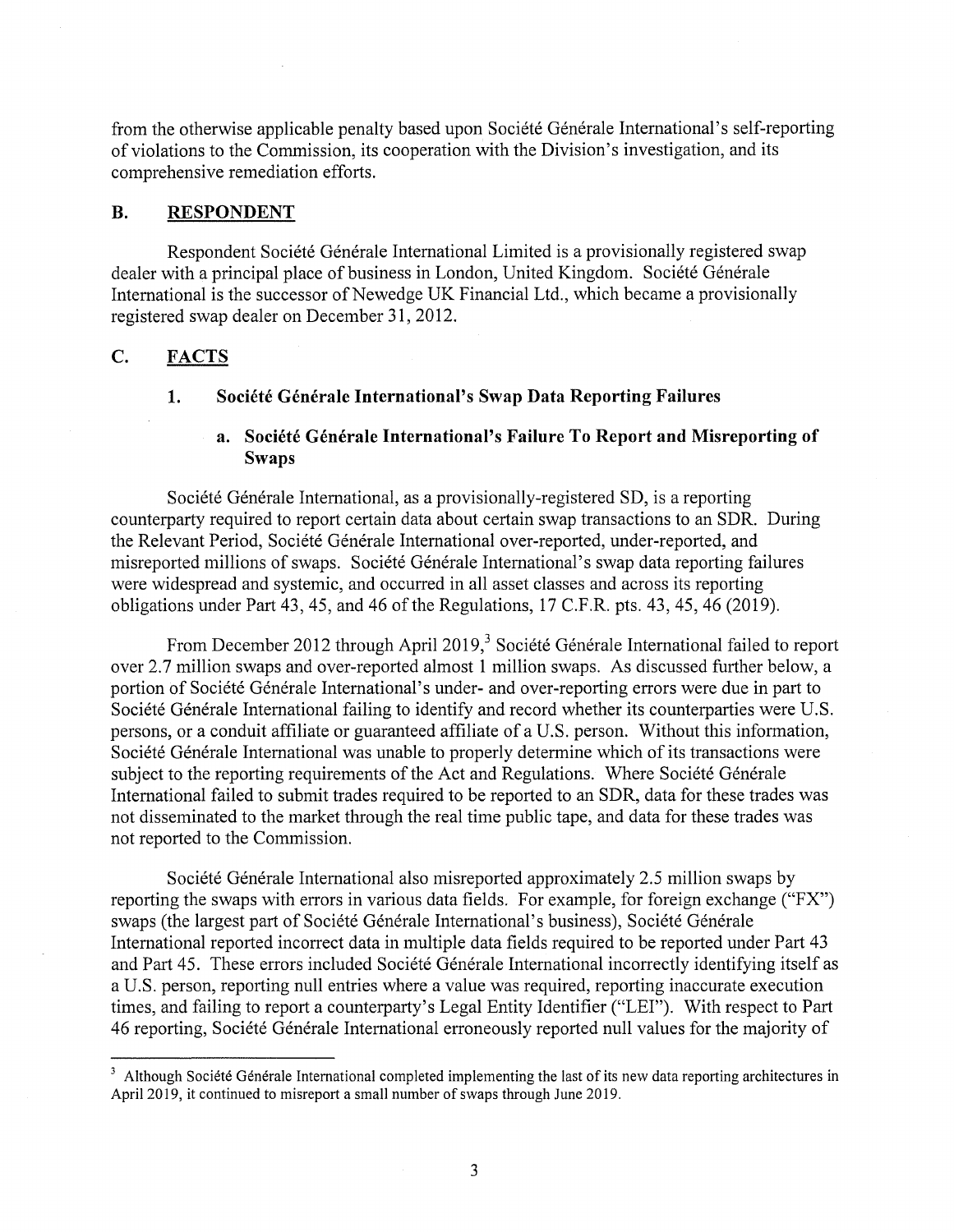fields required to be reported and made various errors in some of the data that it did report, including failing to report its counterparty's LEI.

# **b. Societe Generale International's Failure To Submit Large Trader Reports and Submission of Erroneous Large Trader Reports**

As a provisionally-registered SD, Société Générale International is required to submit LTRs in the form and manner determined by the Commission. During the Relevant Period, Société Générale International had reporting failures associated with fifty-four of its counterparty accounts that required Part 20 reporting. For twenty-eight accounts, Société Générale International failed to submit LTRs entirely during the period March 2013 through November 2018. For twenty-six accounts, Société Générale International filed LTRs that contained errors in five fields of data during the period March 2013 through June 2019.

# 2. Société Générale International's Failure To Implement Policies and **Procedures Reasonably Designed To Obtain and Record Essential Facts About Its Counterparties**

A portion of Societe Generale International's swap data reporting failures stemmed from Société Générale International's failure to implement, as required by Regulation 23.402(b), 17 C.F.R. § 23.402(b) (2019), policies and procedures reasonably designed to obtain and record facts regarding whether its swap counterparties were U.S. persons, or a conduit affiliate or guaranteed affiliate of a U.S. person. These facts were needed to determine whether Societe Générale International's transactions with those counterparties were subject to reporting requirements.

Although Société Générale International sought to ascertain its counterparty's U.S. person status through Société Générale International's counterparty onboarding process, prior to February 2017 Société Générale International's onboarding process was deficient. For example, Société Générale International's onboarding process failed to result in a proper identification of whether a counterparty was a U.S. person, or a conduit affiliate or guaranteed affiliate of a U.S. person. Although Société Générale International had a written onboarding procedure, it lacked detail, and Société Générale International's onboarding team lacked training in how to properly determine a counterparty's U.S. person status. Further, Société Générale International did not have a formal recordkeeping framework in place to maintain records of the U.S. person status of its counterparties. Société Générale International therefore did not retain counterparty onboarding documents such as the standard form International Swaps and Derivatives Association ("ISDA") Cross-Border Representation Letter.<sup>4</sup> Société Générale International also held counterparty onboarding data in multiple systems, and the information was not readily available to those within Société Générale International that may have needed it. Finally, Société Générale International failed to feed information about each counterparty's U.S. person status into Société Générale International's swap data reporting systems.

<sup>&</sup>lt;sup>4</sup> The ISDA Cross-Border Representation Letter summarizes the relevant Commission guidance and asks the counterparty to represent whether or not it has certain characteristics that are relevant to assessing the applicability of the Act and Regulations.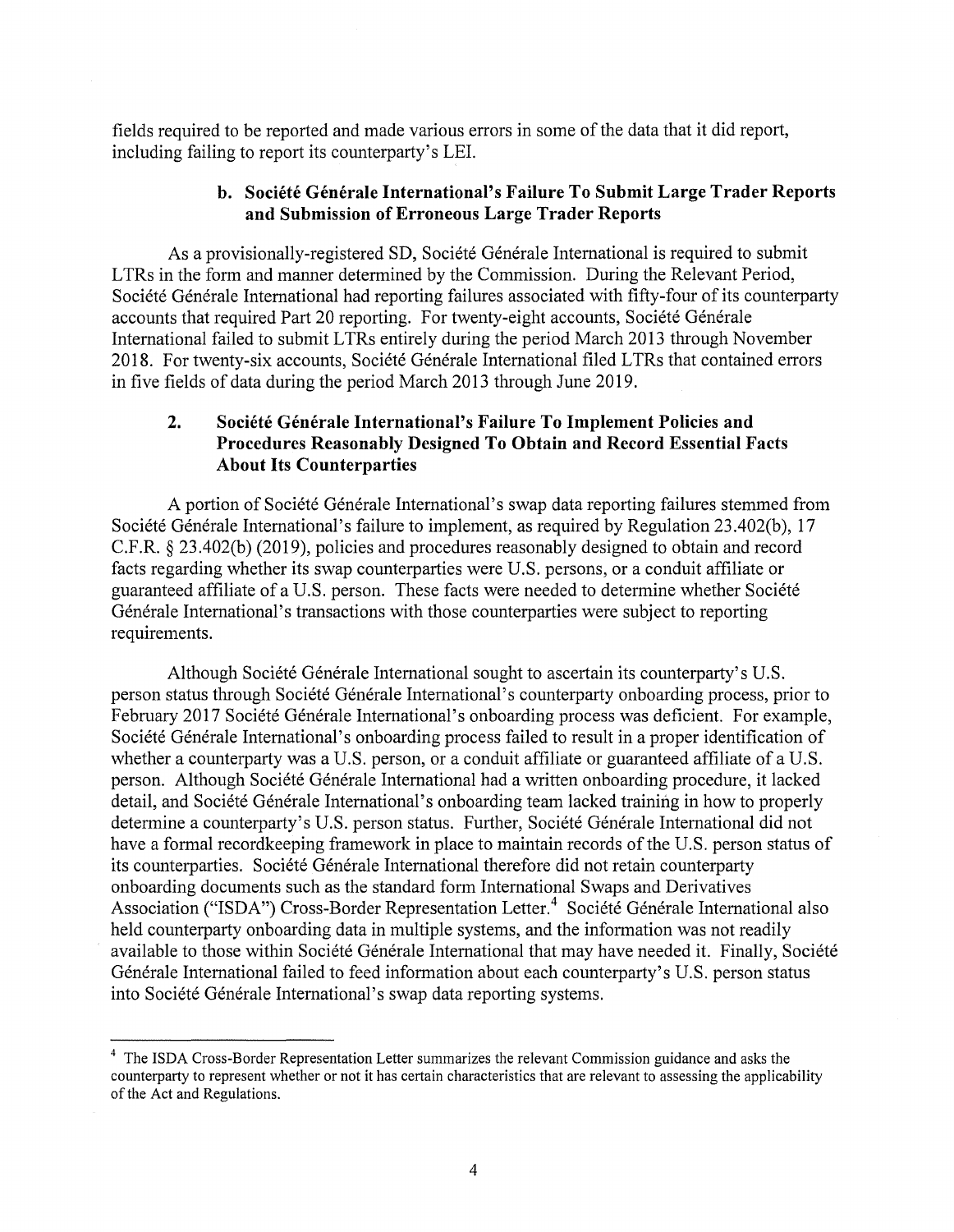### **3. Societe Generale International's Failure To Supervise Diligently**

Société Générale International's swap data reporting and compliance failures were due, in part, to deficiencies in Société Générale International's swaps supervisory system. During the Relevant Period, Société Générale International did not establish systems sufficient to comply with its swap data reporting requirements. Société Générale International's lack of an effective supervisory system is evidenced by the widespread nature of its reporting failures, which occurred across its various swap data reporting obligations and across asset classes, and the fact that these failures went undetected and uncorrected for an extended period of time. Société Générale International's lack of an effective supervisory system is further demonstrated by the deficiencies in its counterparty onboarding process described above.

### **4. Societe Generale International's Self-Reporting, Cooperation, and Remediation**

After self-identifying weaknesses in its counterparty onboarding procedures and potential swap data reporting failures, Société Générale International initiated a review of its swap data reporting compliance and engaged an outside vendor to assist it in identifying and remediating swap data reporting errors. In February 2017, Société Générale International disclosed to the Commission areas of significant concern with respect to its swap data reporting compliance. Société Générale International's self-report led to the Division opening its investigation.

After its disclosure, Société Générale International continued to conduct its review and cooperated with the Division's investigation. Société Générale International's cooperation resulted in material assistance to the Division's investigation. Société Générale International voluntarily and promptly provided information and updates to Division staff, categorized and detailed errors in its reporting, and disclosed additional deficiencies as Société Générale International discovered them. Société Générale International's assistance conserved the time and resources of Division staff.

Société Générale International also represented to the Commission that it engaged in comprehensive remediation efforts and devoted substantial resources to those efforts, including voluntarily engaging an outside vendor to assist with both backward looking and forward looking remediation. With the aid of its outside vendor, Société Générale International systematically analyzed its historic swap data reporting to identify errors. Société Générale International then undertook to correct all of those errors and began backreporting corrected data to an SDR in February 2018. Société Générale International completed the vast majority of its backreporting by February 2019 and completed all of its backreporting by July 2019. Société Générale International backreported over thirteen million messages to an SDR. Société Générale International's remediation efforts also included engaging in forward-looking remediation to ensure compliant reporting in the future, including designing new swap data reporting architectures. In September 2017, Societe Generale International began deploying new swap data reporting architectures by product, starting with FX products. Société Générale International continued to deploy additional reporting architectures for other products through April 2019. Société Générale International also restructured its client onboarding and reporting process and controls and established a swap dealer oversight committee to monitor compliance with Société Générale International's Dodd-Frank obligations, including swap data reporting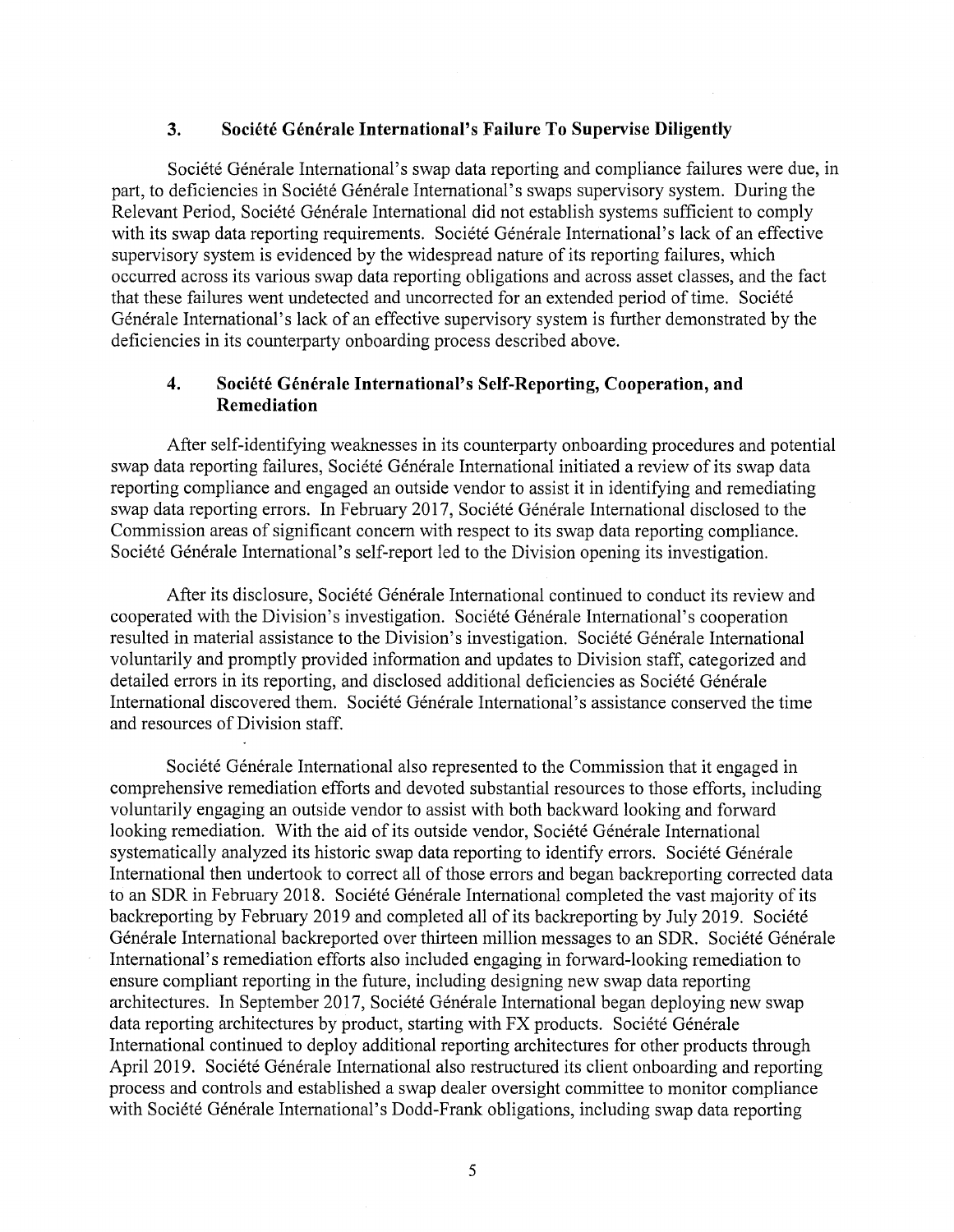obligations. In addition to the oversight committee, Société Générale International put in place monitors and controls that evaluate the completeness, accuracy and timeliness of Société Générale International's swap data reporting. Société Générale International undertook extensive remediation efforts, which went beyond the steps highlighted above.

Société Générale International also represented that as part of its remediation, it verified the U.S. person status of all of its active counterparties and analyzed the U.S. person status of all of its former counterparties. 5 Societe Generale International began its U.S person remediation program in April 2016 and, as of February 2017, Société Générale International implemented a new counterparty on boarding process designed to identify and record each counterparty's U.S. person status. This process included, among other things, Societe Generale International updating its procedures, developing controls to monitor the U.S. person status of its counterparties, providing new training programs to its onboarding team, and revising its systems to feed the U.S. person status of each counterparty into the Société Générale International data repositories used for swap data reporting. Société Générale International completed remediation of its U.S. person identification issue by January 2018.

Due to Société Générale International's self-reporting, cooperation, and comprehensive remediation, the civil monetary penalty imposed by the Commission has been substantially reduced from the otherwise applicable penalty.

#### **III. LEGAL DISCUSSION**

### A. Société Générale International Failed To Report and Misreported Swaps

All swaps, both cleared and uncleared, are required to be reported to a registered SDR, and the Act establishes requirements for real-time reporting and public availability of swap transaction data. *See* Sections 2(a)(13)(F) and (G) of the Act, 7 U.S.C. § 2(a)(l3)(F), (G) (2012). Pursuant to these requirements, the Commission adopted implementing reporting regulations, including those under Parts 43, 45, and 46 of the Regulations, 17 C.F.R. pts. 43, 45, 46 (2019). The requirements under these regulations were phased-in over time based upon asset classes. *See* Real-Time Public Reporting of Swap Transaction Data, 77 Fed. Reg. 1182 (Jan. 9, 2012); Swap Data Recordkeeping and Reporting Requirements, 77 Fed. Reg. 2136 (Jan. 13, 2012); Swap Data Recordkeeping and Reporting Requirements: Pre-Enactment and Transition Swaps, 77 Fed. Reg. 35,200 (June 12, 2012).

Part 43 of the Regulations establishes requirements for the real-time public reporting and public availability of swap transaction and pricing data. *See* Regulations 43.2 and 43.3, 17 C.F.R. §§ 43.2, 43.3 (2019). Regulation 43.3 requires that reporting parties must report any publicly reportable swap transaction to an SDR as soon as technologically practicable after the swap transaction is executed.

<sup>&</sup>lt;sup>5</sup> Société Générale International ultimately confirmed that, due to a misidentification of its counterparty's U.S. person status, it had under-reported transactions for 13 counterparties and over-reported transactions for 37 counterparties, but Société Générale International was unable to determine the U.S. person status for 113 former counterparties.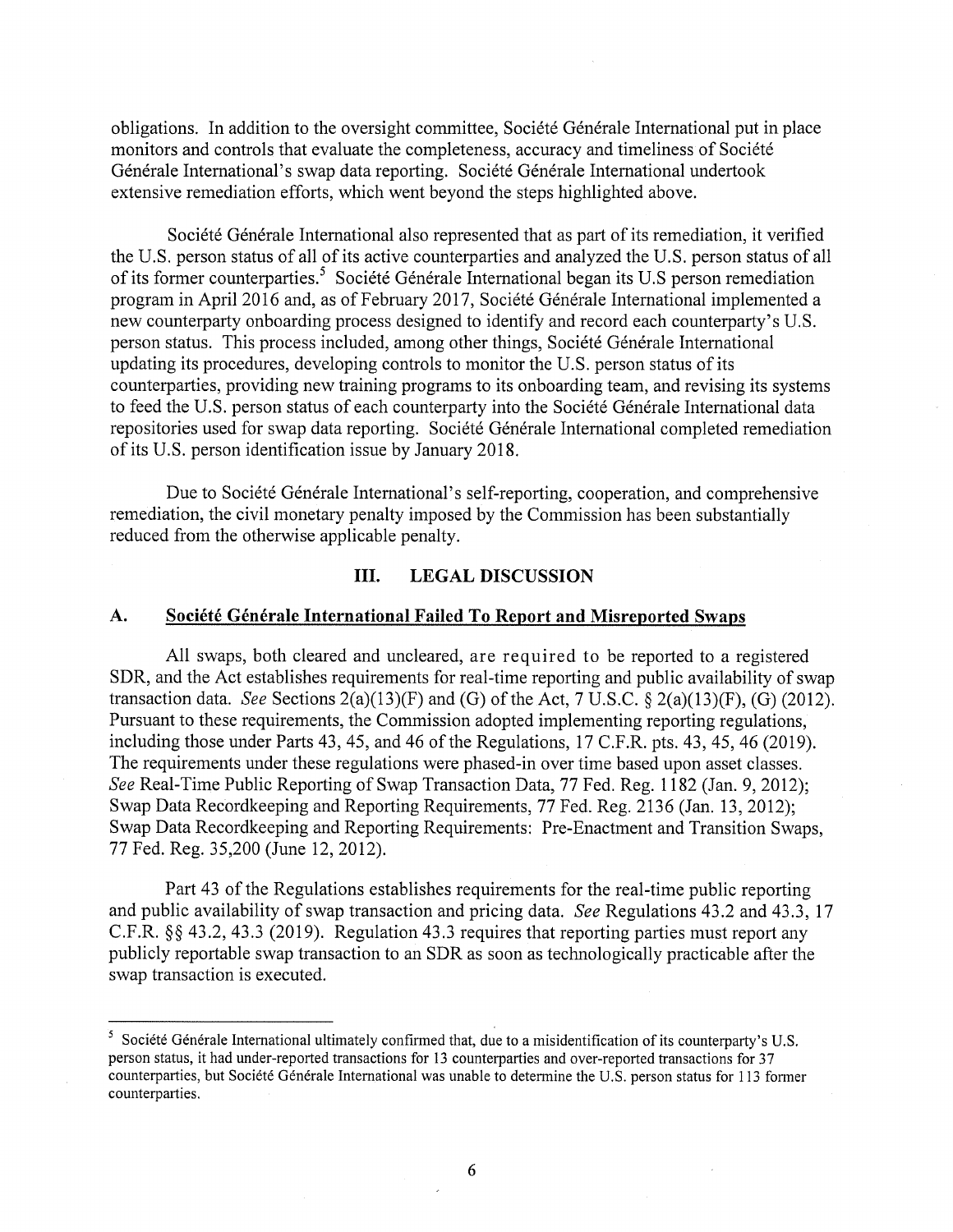Regulation 45.3, 17 C.F.R. § 45.3 (2019), requires reporting parties to, among other things, report swap creation data to an SDR. Regulation 45.3 also sets forth the requirements for reporting swap creation data, including primary economic terms data and confirmation data.

Part 46 of the Regulations requires reporting parties to make reports regarding preenactment and transition swaps. In particular Regulation 46.3, 17 C.F.R. § 46.3(a) (2019), requires that for each pre-enactment swap or transition swap, the reporting counterparty shall report to an SDR, among other things, minimum primary economic terms data.

The accuracy and completeness of swap data reporting are critical to the Commission's mission to protect market participants and to ensure market integrity. *See, e.g., In re Citibank, NA.,* CFTC No. 17-26, 2017 WL 4280594 (Sept. 25, 2017) (consent order); *In re Societe Generate S.A.,* CFTC No. 17-01, 2016 WL 7210405 (Dec. 7, 2016) (consent order); *In re Deutsche Bank AG,* CFTC No. 15-40, 2015 WL 5783049 (Sept. 30, 2015) (consent order). Market participants rely upon the public availability of swaps transaction and pricing data for price discovery purposes. The Commission, in tum, requires complete and accurate swap data to engage in meaningful oversight of the swaps market, including for its surveillance and enforcement program.

From December 2012 through April 2019, Société Générale International failed to properly report millions of swap transactions to an SDR, in violation of Section 2(a)(13)(F) and (G) of the Act, 7 U.S.C. § 2(a)(l3)(F), (G) (2012), and Regulations 43.3, 45.3, and 46.3, 17 C.F.R. §§ 43.3, 45.3, 46.3 (2019).

### **B.** Société Générale International Failed To Submit Large Trader Reports and **Submitted Erroneous Large Trader Reports**

Pursuant to Regulation 20.4, 17 C.F.R. § 20.4 (2019), SDs that meet certain requirements are required to file daily LTRs for reportable positions in physical commodity swaps, which are populated with specific data as directed by the Commission. Regulation  $20.4(c)$  requires that certain enumerated data elements be included in a swap dealer's data report. These data elements include, among others: the commodity underlying the reportable positions, the commodity reference price, futures equivalent month, long paired swap positions and short paired swap positions, swaption strike price, name of the counterparty, a cleared or uncleared indicator, and an identifier indicating that a principal or counterparty position is being reported.

The LTRs must also conform to the form and manner for reporting and submitting information as set forth in Regulation 20.7, 17 C.F.R. § 20.7 (2019). Regulation 20.7 provides, in relevant part:

> Unless otherwise instructed by the Commission, a clearing organization or reporting entity shall submit data records and any other information required under this part to the Commission ... (a) Using the format, coding structure, and electronic data transmission procedures approved in writing by the Commission.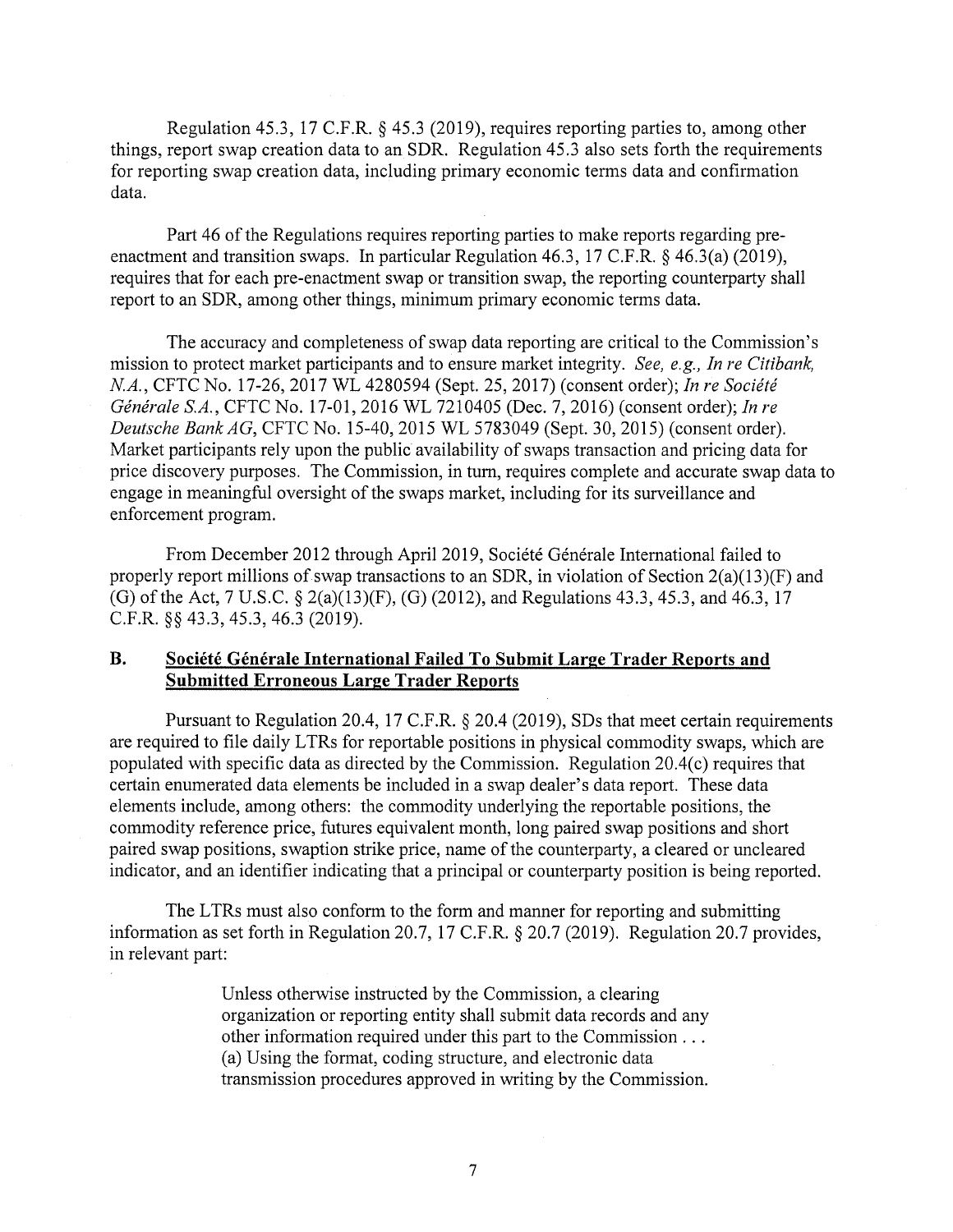The prescribed manner and form of reporting and submitting LTRs is provided in the Part 20 Guidebook.<sup>6</sup>

Large trader reporting for physical commodity swaps is essential to the Commission's ability to conduct effective surveillance of markets in U.S. physical commodity futures and economically equivalent swaps. Failure to comply with the reporting specifications set forth by the Commission hinders the Commission's ability to efficiently process and effectively utilize this critical data. The accuracy of the reports is critical to the mission of the Commission for numerous reasons, including surveillance of the markets to detect disruptions to market integrity, enforcement, and calculating statistics that the Commission publishes to enhance market transparency. *See, e.g., In re Wells Fargo Bank, NA.,* CFTC No. 16-32, 2016 WL 5582342, at \*2 (Sept. 27, 2016) (consent order).

During the Relevant Period, Société Générale International failed to submit LTRs for reportable positions for certain counterparty accounts, and Société Générale International submitted LTRs with errors for other counterparty accounts. Accordingly, Société Générale International violated Regulations 20.4 and 20.7.

# **C.** Société Générale International Violated Section 4s(f)(1)(A) by Failing To Make **Required Reports**

Pursuant to Section  $4s(f)(1)(A)$  of the Act, 7 U.S.C. § 6s(f)(1)(A) (2012), "[e]ach registered swap dealer ... shall make such reports as are required by the Commission by rule or regulation regarding the transactions and positions and financial condition of the registered swap dealer or major swap participant." Société Générale International provisionally registered as a swap dealer on December 31, 2012, and, while registered and being a reporting entity with reportable positions, failed to submit LTRs as required by Regulations 20.4 and 20.7, or submitted LTRs with errors. Accordingly, Société Générale International violated Section  $4s(f)(1)(A)$  of the Act.

### **D.** Société Générale International Failed To Implement Required Policies and **Procedures**

Regulation 23.402(b), 17 C.F.R.  $\S$  23.402(b) (2019), requires SDs to implement policies and procedures reasonably designed to obtain and retain a record of the essential facts concerning each counterparty, including facts required to comply with applicable laws, regulations, and rules.

From December 2012 through February 2017, as found above, Société Générale International failed to implement policies and procedures reasonably designed to obtain and

<sup>&</sup>lt;sup>6</sup> As previously provided for in Regulation 20.8(a)(4), 17 C.F.R. § 20.8(a)(4) (2017), the Commission delegated certain authority to the Director of the Division of Market Oversight ("DMO") or others as the Director designated from time to time, including the authority pursuant to Regulation 20.7 "for providing instructions or determining the fonnat, coding structure, and electronic data transmission procedures for submitting data records and any other information required under [Part 20]." Regulation 20.8 was amended to delegate this authority to the Director of the Office of Data and Technology, with the concurrence of the Director ofDMO, or such other employee or employees as the Directors may each designate from time to time. *See* Regulation 20.S(d), 17 C.F.R. §20.S(d) (2019).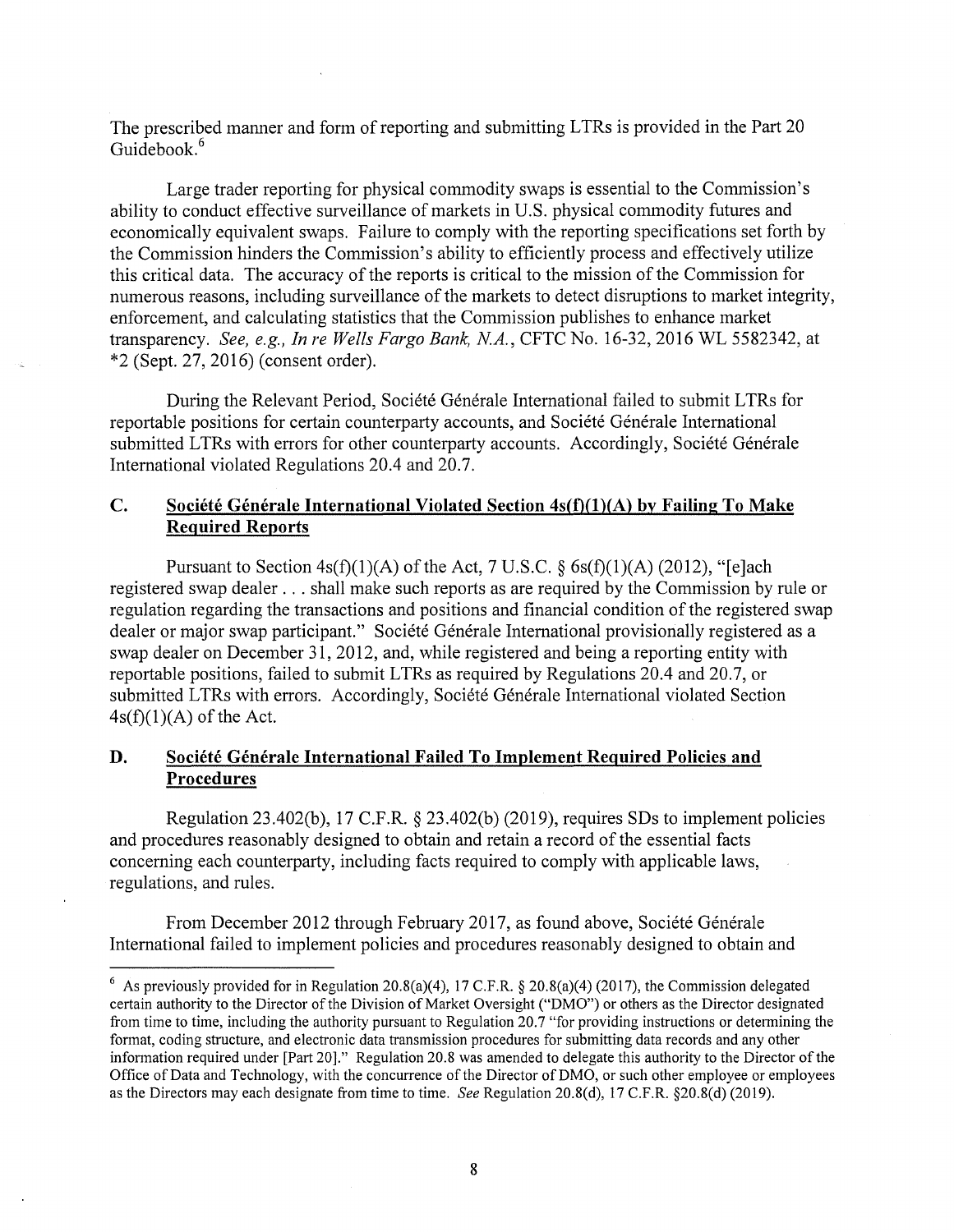record facts regarding whether its swap counterparties were U.S. persons, or a conduit affiliate or guaranteed affiliate of a U.S. person. These facts were essential to determining whether Societe Générale International's transactions with those counterparties were subject to the reporting requirements of the Act and Regulations. Accordingly, Société Générale International violated Regulation  $23.402(b)$ .

### **E.** Société Générale International Failed To Diligently Supervise Its Swap Dealer **Business**

Section  $4s(h)(1)(B)$  of the Act, 7 U.S.C. § 6s(h)(1)(B) (2012), requires "diligent supervision of the business of the registered swap dealer." Regulation 23.602, 17 C.F.R. § 23.602 (2019), requires each swap dealer to establish and maintain a system to supervise, and to diligently supervise, all activities relating to its business performed by its partners, members, officers, employees, and agents ( or persons occupying a similar function).

Under Regulation 23.602, a violation is demonstrated by showing either that: (1) the registrant's supervisory system was generally inadequate; or (2) the registrant failed to perform its supervisory duties diligently. *See In re Commerzbank AG,* CFTC No. 19-03, 2018 WL 5921385, at \*10-11 (Nov. 8, 2018) (consent order); *In re INTL FCStone Markets, LLC,* CFTC No. 15-27, 2015 WL 4980321, at \*3 (Aug. 19, 2015) (interpreting Regulation 23.602 and noting its similarity to Regulation 166.3, 17 C.F.R. § 166.3, making caselaw concerning Regulation 166.3 instructive); *cf In re Murlas Commodities, Inc.,* CFTC No. 85-29, 1995 WL 523563, at \*9 (Sept. 1, 1995) (interpreting Regulation 166.3). Evidence of violations that '"should be detected by a diligent system of supervision, either because of the nature of the violations or because the violations have occurred repeatedly' is probative of a failure to supervise." *In re INTL FCStone Markets,* 2015 WL 4980321, at \*3 (quoting *In re Paragon Futures Ass'n,* CFTC No. 88-18, 1992 WL 74261, at \*14 (Apr. 1, 1992)).

During the Relevant Period, Société Générale International did not have an effective system to supervise certain activities related to its business, which contributed to its swap data reporting and compliance failures. Accordingly, Société Générale International violated Section 4s(h)(l)(B) of the Act and Regulation 23.602.

### **IV. FINDINGS OF VIOLATIONS**

Based on the foregoing, the Commission finds that, during the Relevant Period, Societe Générale International violated Sections  $2(a)(13)(F)$  and  $(G)$ ,  $4s(f)(1)(A)$ , and  $4s(h)(1)(B)$  of the Act, 7 U.S.C. §§ 2(a)(13)(F), (G), 6s(f)(1)(A), 6s(h)(1)(B) (2012), and Regulations 20.4, 20.7, 23.402(b), 23.602(b), 43.3, 45.3, and 46.3, 17 C.F.R. §§ 20.4, 20.7, 23.402(b), 23.602(b), 43.3, 45.3, 46.3 (2019).

### **V. OFFER OF SETTLEMENT**

Respondent has submitted the Offer in which it, without admitting or denying the findings and conclusions herein:

A. Acknowledges service of this Order;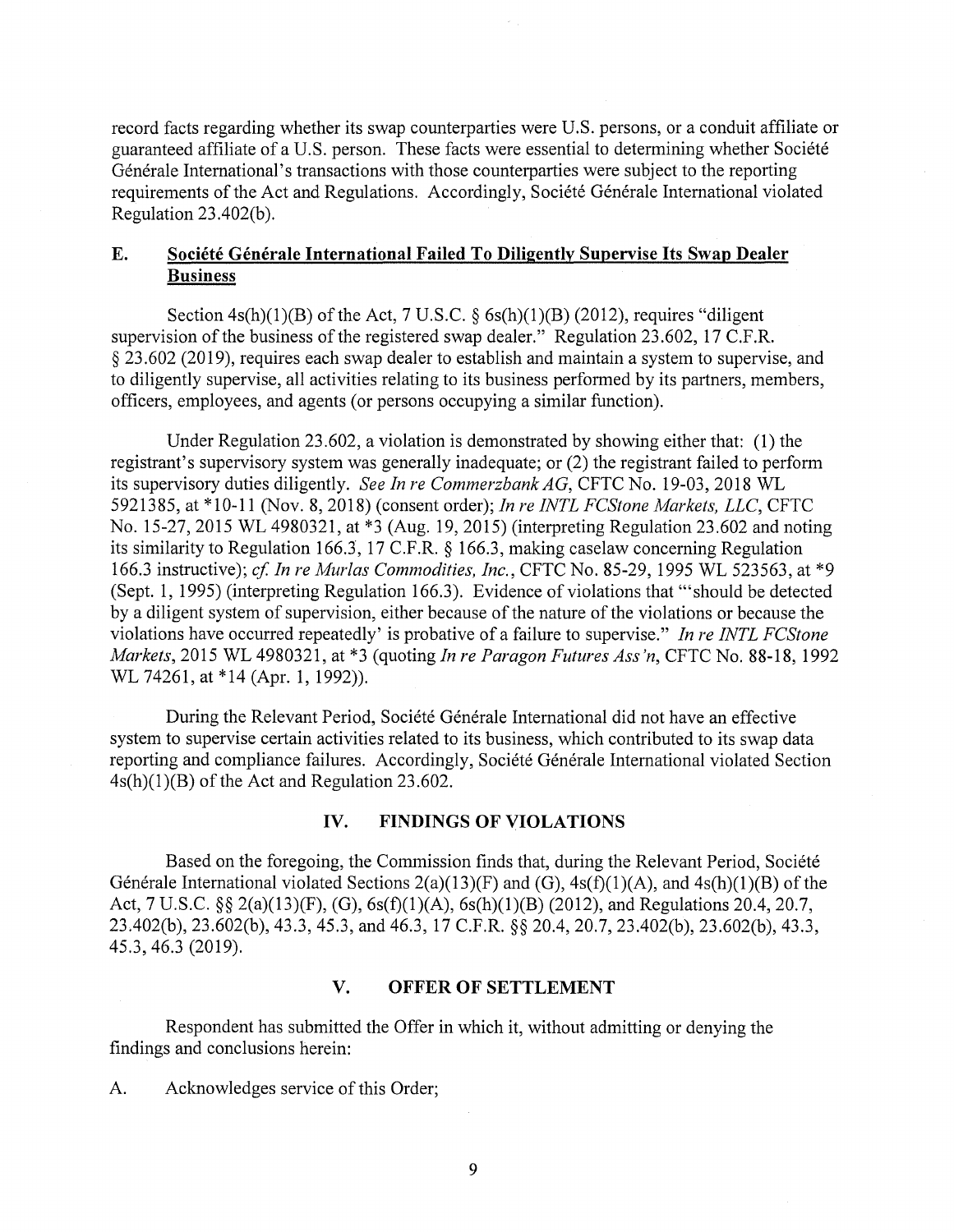- B. Admits the jurisdiction of the Commission with respect to all matters set forth in this Order and for any action or proceeding brought or authorized by the Commission based on violation of or enforcement of this Order;
- C. Waives:
	- 1. The filing and service of a complaint and notice of hearing;
	- 2. A hearing;
	- 3. All post-hearing procedures;
	- 4. Judicial review by any court;
	- 5. Any and all objections to the participation by any member of the Commission's staff in the Commission's consideration of the Offer;
	- 6. Any and all claims that it may possess under the Equal Access to Justice Act, 5 U.S.C. § 504 (2012), and 28 U.S.C. § 2412 (2012), and/or the rules promulgated by the Commission in conformity therewith, Part 148 of the Regulations, 17 C.F .R. pt. 148 (2019), relating to, or arising from, this proceeding;
	- 7. Any and all claims that it may possess under the Small Business Regulatory Enforcement Fairness Act of 1996, Pub. L. No. 104-121, tit. II,§§ 201-253, 110 Stat. 847, 857-74 (codified as amended at 28 U.S.C. § 2412 and in scattered sections of 5 U.S.C. and 15 U.S.C.), relating to, or arising from, this proceeding; and
	- 8. Any claims of Double Jeopardy based on the institution of this proceeding or the entry in this proceeding of any order imposing a civil monetary penalty or any other relief, including this Order;
- D. Stipulates that the record basis on which this Order is entered shall consist solely of the findings contained in this Order to which Respondent has consented in the Offer;
- E. Consents, solely on the basis of the Offer, to the Commission's entry of this Order that:
	- 1. Makes findings by the Commission that Respondent violated Sections 2(a)(13)(F) and (G),  $4s(f)(1)(A)$ , and  $4s(h)(1)(B)$  of the Act, 7 U.S.C. §§ 2(a)(13)(F), (G), 6s(f)(l)(A), 6s(h)(l)(B) (2012), and Regulations 20.4, 20.7, 23.402(b), 23.602(b), 43.3, 45.3, and 46.3, 17 C.F.R. §§ 20.4, 20.7, 23.402(b), 23.602(b), 43.3, 45.3, 46.3 (2019);
	- 2. Orders Respondent to cease and desist from violating Sections  $2(a)(13)(F)$  and  $(G)$ ,  $4s(f)(1)(A)$ , and  $4s(h)(1)(B)$  of the Act and Regulations 20.4, 20.7, 23.402(b), 23.602(b), 43.3, 45.3, and 46.3;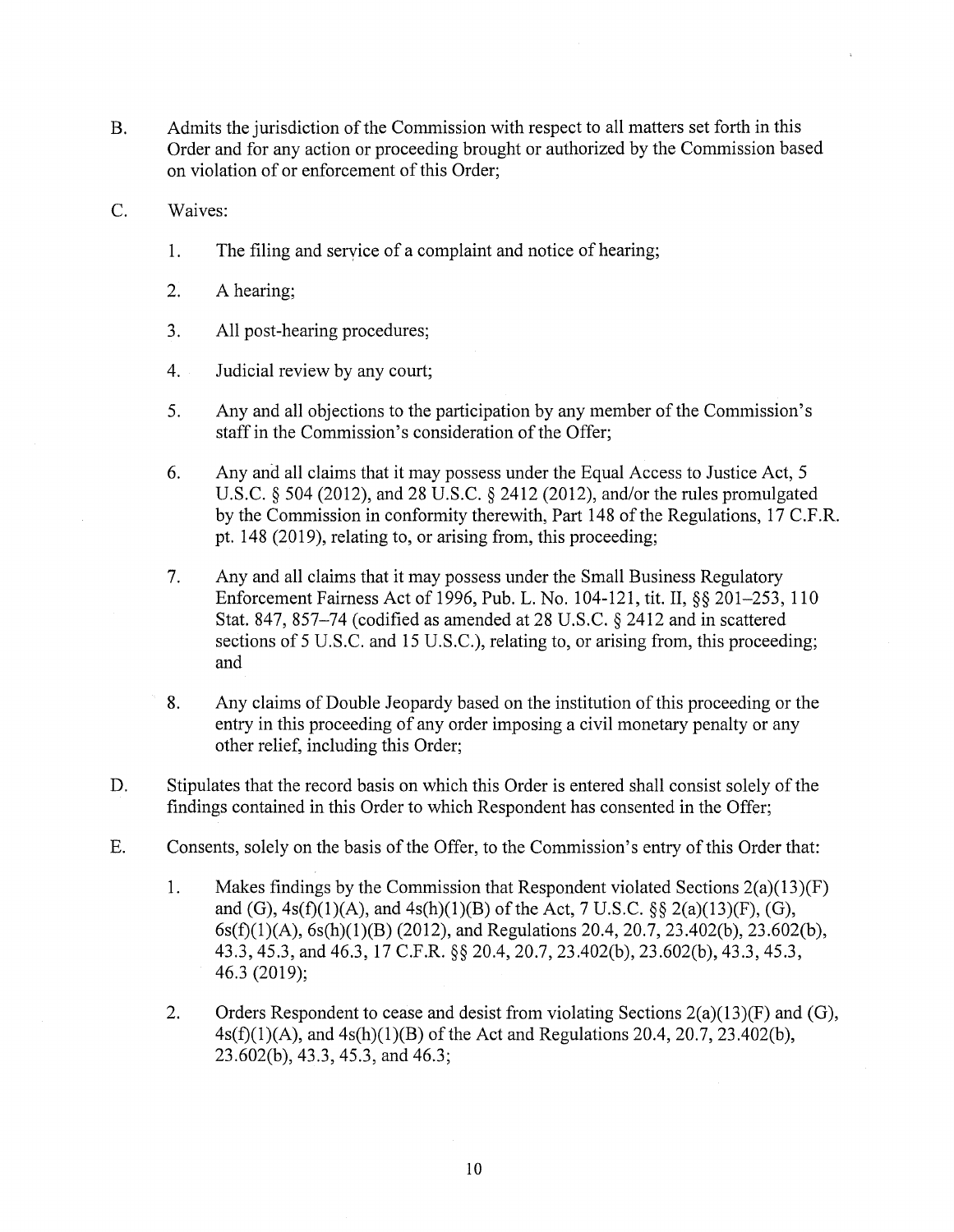- 3. Orders Respondent to pay a civil monetary penalty in the amount of two million five hundred thousand dollars (\$2,500,000), plus post-judgment interest, within ten days of the date of entry of this Order; and
- 4. Orders Respondent and its successors and assigns to comply with the conditions and undertakings consented to in the Offer and as set forth in Part VI of this Order; and
- F. Represents that it has already undertaken significant remediation efforts, including, but not limited to, the following:
	- 1. Implementing new onboarding policies and procedures designed to identify and record essential facts concerning each counterparty;
	- 2. Enhancing its data reporting policies and procedures to bring them up to date with current data reporting requirements and provide for compliant data reporting;
	- 3. Enhancing its swap data reporting architecture to provide for compliant data reporting;
	- 4. Implementing swap data reporting controls to monitor for complete, timely, and accurate swap data reporting; and
	- 5. Backreporting corrected data to an SDR or to the Commission, as applicable, for all of the data reporting errors discussed with Division staff as of the date of the filing of this Order.

Upon consideration, the Commission has determined to accept the Offer.

### **VI. ORDER**

### **Accordingly, IT IS HEREBY ORDERED THAT:**

- A. Respondent shall cease and desist from violating Sections 2(a)(13)(F) and (G), 4s(f)(1)(A), and 4s(h)(1)(B) of the Act, 7 U.S.C.  $\S$  2(a)(13)(F), (G), 6s(f)(1)(A), 6s(h)(l)(B) (2012), and Regulations 20.4, 20.7, 23.402(b), 23.602(b), 43.3, 45.3, and 46.3, 17 C.F.R. §§ 20.4, 20.7, 23.402(b), 2J:602(b), 43.3, 45.3, 46.3 (2019).
- B. Respondent shall pay a civil monetary penalty in the amount of two million five hundred thousand dollars (\$2,500,000) ("CMP Obligation"), within ten days of the date of the entry of this Order. If the CMP Obligation is not paid in full within ten days of the date of entry of this Order, then post-judgment interest shall accrue on the CMP Obligation beginning on the date of entry of this Order and shall be determined by using the Treasury Bill rate prevailing on the date of entry of this Order pursuant to 28 U.S.C. § 1961 (2012).

Respondent shall pay the CMP Obligation and any post-judgment interest by electronic funds transfer, U.S. postal money order, certified check, bank cashier's check, or bank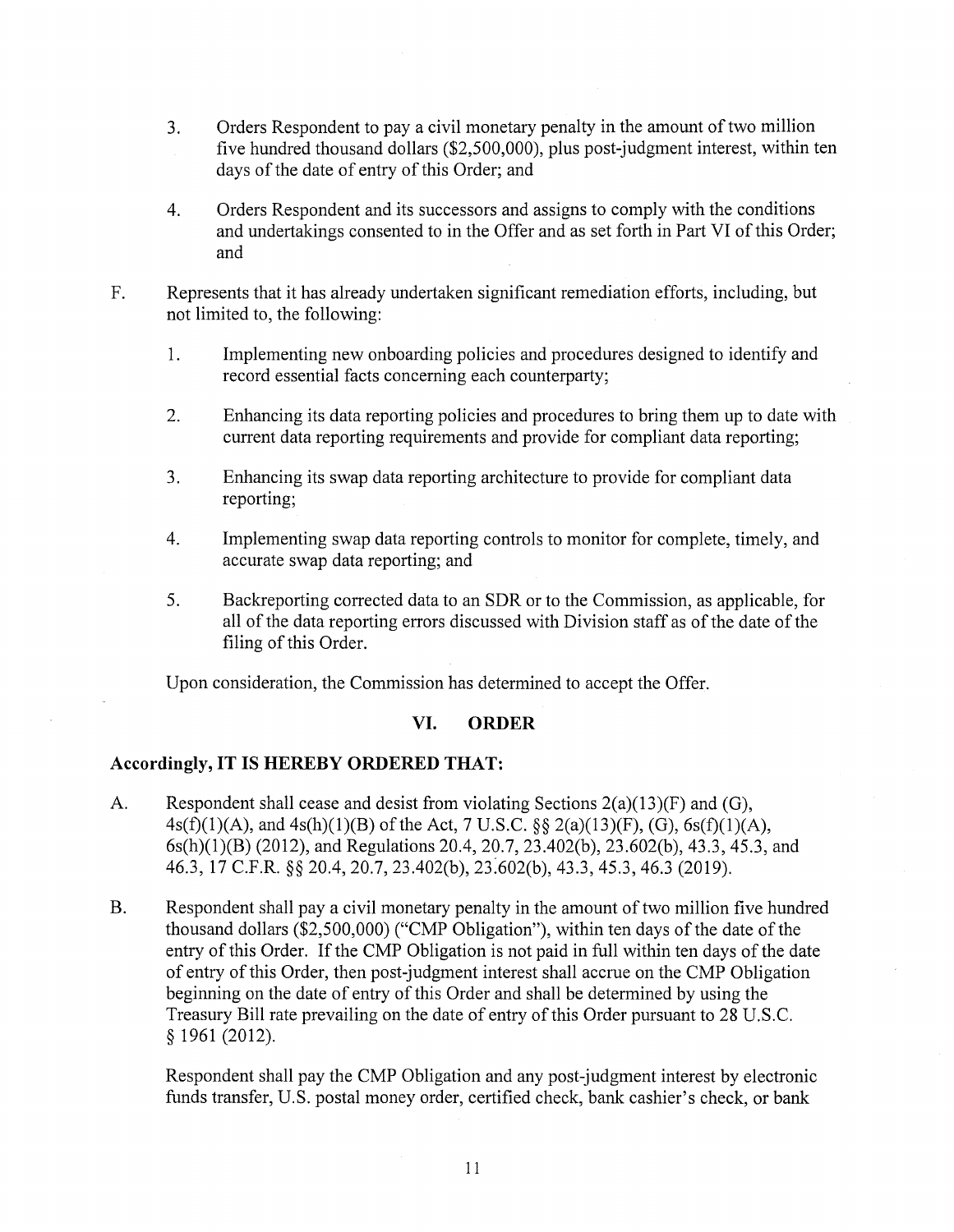money order. If payment is to be made other than by electronic funds transfer, then the payment shall be made payable to the Commodity Futures Trading Commission and sent to the address below:

MMAC/ESC/AMK326 Commodity Futures Trading Commission Division of Enforcement 6500 S. MacArthur Blvd. HQ Room 181 Oklahoma City, OK 73169 ( 405) 954-6569 office (405) 954-1620 fax 9-AMC-AR-CFTC@faa.gov

If payment is to be made by electronic funds transfer, Respondent shall contact Marie Thorne or her successor at the above address to receive payment instructions and shall fully comply with those instructions. Respondent shall accompany payment of the CMP Obligation with a cover letter that identifies the paying Respondent and the name and docket number of this proceeding. The paying Respondent shall simultaneously transmit copies of the cover letter and the form of payment to the Chief Financial Officer, Commodity Futures Trading Commission, Three Lafayette Centre, 1155 21st Street, NW, Washington, D.C. 20581.

C. Respondent and its successors and assigns shall comply with the following conditions and undertakings set forth in the Offer:

- 1. Public Statements: Respondent agrees that neither it nor any of its successors and assigns, agents or employees under its authority or control shall take any action or make any public statement denying, directly or indirectly, any findings or conclusions in this Order or creating, or tending to create, the impression that this Order is without a factual basis; provided, however, that nothing in this provision shall affect Respondent's: (i) testimonial obligations; or (ii) right to take legal positions in other proceedings to which the Commission is not a party. Respondent and its successors and assigns shall comply with this agreement, and shall undertake all steps necessary to ensure that all of its agents and/or employees under its authority or control understand and comply with this agreement.
- 2. Cooperation, in General: Respondent shall cooperate fully and expeditiously with the Commission, including the Commission's Division of Enforcement, in this action, and in any current or future Commission investigation or action related thereto. Respondent shall also cooperate in any investigation, civil litigation, or administrative matter related to, or arising from, the subject matter of this action. Respondent's cooperation shall continue for a period of five years from the date of the entry of this Order. As part of such cooperation, Respondent agrees to: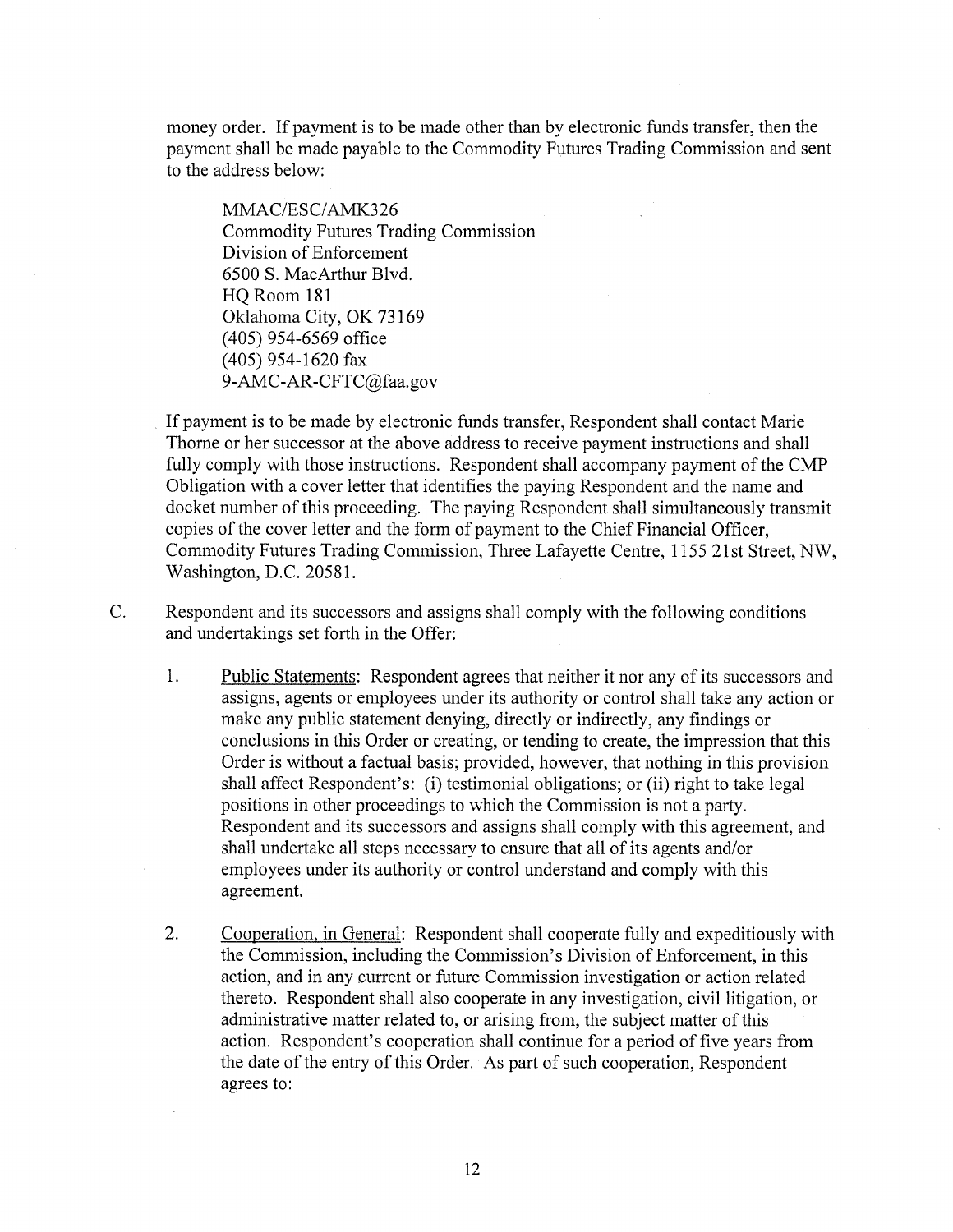- a. Subject to all applicable laws and regulations, preserve and produce to the Commission in a responsive and prompt manner, as requested by the Division's staff, all non-privileged documents, information, and other materials wherever located in the possession, custody, or control of Respondent;
- b. Accept service by mail, electronic mail, or facsimile transmission of notices or subpoenas for documents and/or testimony at depositions, hearings, or trials;
- c. Appoint Respondent's attorney as agent to receive service of such notices and subpoenas; and
- d. Waive the territorial limits on service contained in Rule 45 of the Federal Rules of Civil Procedure and any applicable local rules in connection with requests or subpoenas of the Division's staff.
- 3. Partial Satisfaction: Respondent understands and agrees that any acceptance by the Commission of any partial payment of Respondent's CMP Obligation shall not be deemed a waiver of its obligation to make further payments pursuant to this Order, or a waiver of the Commission's right to seek to compel payment of any remaining balance.
- 4. Change of Address/Phone: Until such time as Respondent satisfies in full its CMP Obligation as set forth in this Order, Respondent shall provide written notice to the Commission by certified mail of any change to its telephone number and mailing address within ten calendar days of the change.
- 5. Remediation: Respondent will continue its remediation efforts in relation to the swap data reporting deficiencies that are the subject matter of this Order to provide for compliant swap data reporting. Within 120 days of the entry of this Order, Respondent shall make a report to the Commission, through the Division, concerning its remediation efforts before and since the entry of this Order. Within 365 days of the entry of this Order, Respondent shall submit a written report to the Commission, through the Division, explaining how Respondent has complied with the undertakings set forth herein. The written report shall provide an update on the status of Respondent's remedial efforts, including but not limited to discussion of: the policies, procedures and controls governing Respondent's swap data reporting obligations, including the procedure for the escalation to senior management of swap data reporting issues; independent periodic testing to test compliance with Respondent's swap data reporting obligations; the qualifications and training of staff responsible for compliance; and the status of any swap data reporting issues escalated to senior management. The written report shall contain a certification from Respondent's chief compliance officer(s) regarding whether Respondent has established policies, procedures, and controls to satisfy the undertakings set forth in this Order.